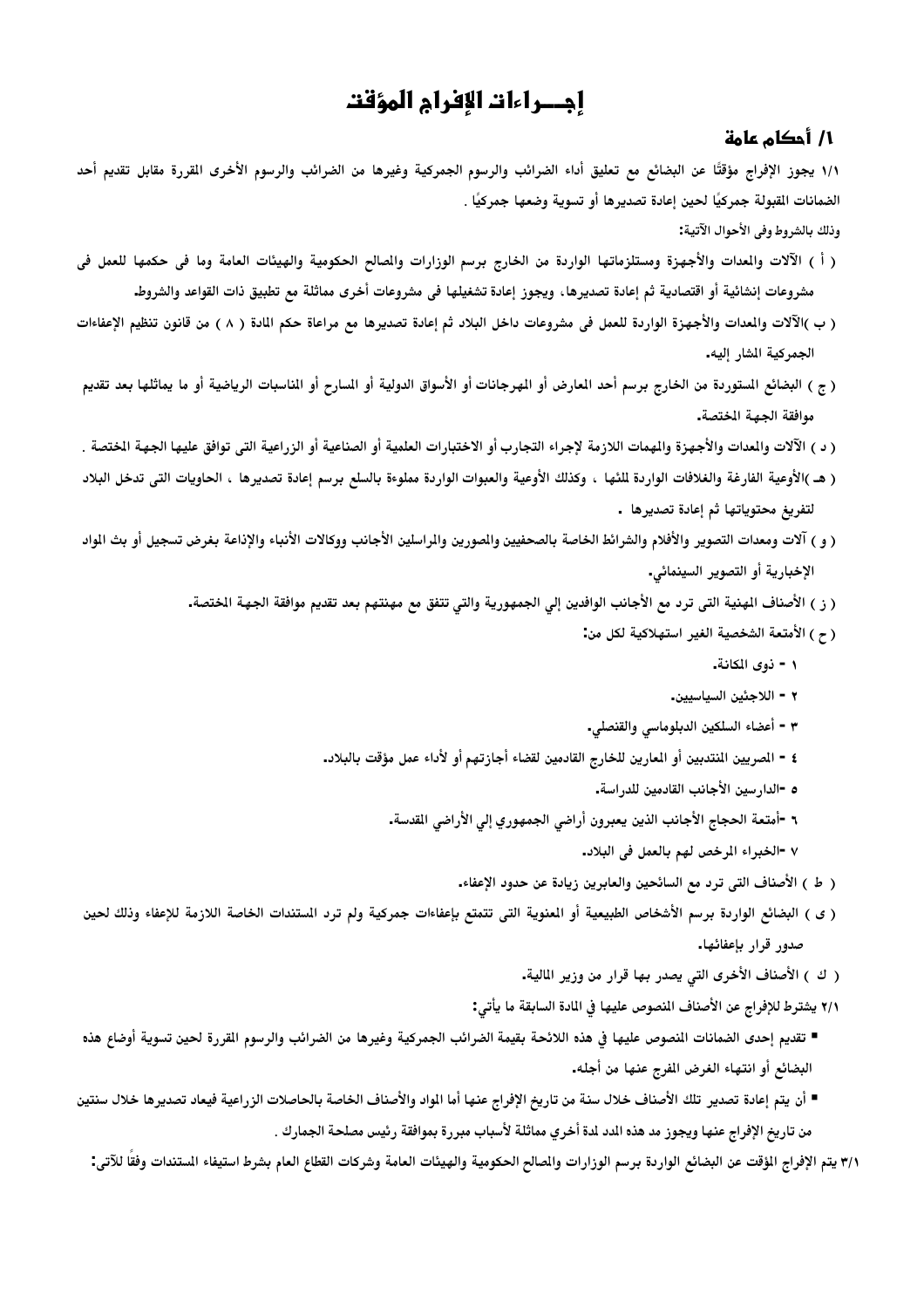أ - تقديم خطاب من بنك الاستثمار القومى يفيد قيام البنك بتجنيب مبلغ الضرائب والرسوم الجمركية وغيرها من الضرائب والرسوم الستحقة لحساب مصلحة الجمارك.

ب - في حالة عد م كفاية الإعتمادات المخصصة للجهة يتم تقديم خطاب من وزارة التخطيط يفيد باتخاذ الإجراءات اللازمة لتعلية الإعتمادات الطلوبة مع موافقة بنك الاستثمار القومي على إضافتها لحساب مصلحة الجمارك فور تعليتها.

- ٤/١ في حالة عدم إعادة التصدير تكون الضرائب والرسوم الجمركية وغيرها من الضرائب والرسوم الأخرى المحددة عند الافراج الؤقت مستحقة فور انقضاء المد المصوص عليها في هذا الفصل .
	- ٥/١ يجوز طلب نقل حق الإفراج المؤقت بشرط :
	- أ– وفاء المستفيد بالشروط المحددة بالإفراج المؤقت .
		- ب– قبول المستفيد بالتزامات الإفراج المؤقت .

# ٢/ الإفرام المؤقت عن السيارات واليخوت وتحديد مقابل تـعليق أداء الضرائب والرسوم

١/٢ مع مراعاة الشروط والأوضاع المنظمة للإفراج المؤقت يجوز الإفراج الؤقت عن السيارات واليخوت المنصوص عليها فى الواد التالية وفقًا للشروط والأوضاع وبالضمانات الوضحة فى هذه الواد ، وذلك دون الإخلال بالاتفاقيات الدولية التى تكون جمهورية مصر العربية طرفًا فيها.

٢/٢ يتم الإفراج مؤقتًا عن سيارات الركوب الخاصة بالصريين المقيمين بالخارج والأجانب والسياح والعابرين القادمين لقضاء فترة مؤقتة بالبلاد وذلك بحد أقصى ستة أشهر خلال السنة وبما لا يجاوز فترة الإقامة الثبتة على جواز السفر بالنسبة للأجانب بعد سداد مقابل تعليق أداء الضريبة عن ستة أشهر أو جزء منها على النحو الآتي:

أ - ٥٠٠ جنيه عن السيارة عن الثلاث أشهر الأولى أو جزء منها.

ب - ١٠٠٠ جنيه عن السيارة عن الثلاث أشهر التالية أو جزء منها.

ج - ١٠٠ جنيه عن كل سيارة من السيارات الواردة صحبة الأفواج السياحية ويجب ألا تجاوز مدة الإفراج عن هذه السيارات شهرًا واحدًا.

٣/٢ يتم الإفراج مؤقتًا عن سيارات الركوب الخاصة بالفئات التالية وفقًا للأحكام الميينة قرين كل منها، وذلك بعد سداد مقابل تعليق أداء الضريبة طبقًا للجدول التالي:

- أ المستثمرون الأجانب، في حدود فترة الإقامة المؤقتة الثبتة على جواز السفر وبحد أقصى ثلاث سنوات.
- ب = الخبراء والأساتذة الأجانب الذين تستقدمهم الجهات الحكومية وما في حكمها(بما فيها الجامعات والدارس) وخبراء الشركات الأجنبية التعاقدة مع هذه الجهات للقيام بعمل مؤقت داخل البلاد.
	- ج = ذوى المكانــة من الأجانب بنـاء على توصيــة من وزارة الخارجيــة الصريــة.
- د -شركات ومؤسسات الطيران الأجنبية التي تسير خطوط جوية منتظمة من وإلى وعبر الاراضي الصرية وفقًا لمبدأ الماملة بالثل ، بناء على كتاب من وزارة الطيران المدنى.
	- الإفراج المؤقت من أجله. تكون مدة الإفراج بالنسبة إلى الفئات المحددة بالبنود ( ب) و (ج) و ( د) متناسبة مع الغرض الذي تقرر

| الستة أشهر<br>السادسة أو جزء <mark>ا</mark><br>منها | الستة أشهر الخامسة<br>أو جزء منها | الستة أشهر الرابعة أ<br>جزء منها | الستة أشهر الثالثة ا<br>أو جزء منها | الستة أشهر الثانية<br>أو جزء منها | الستة أشهر<br>الأولى أو جزء<br>منها | البيان                                         |
|-----------------------------------------------------|-----------------------------------|----------------------------------|-------------------------------------|-----------------------------------|-------------------------------------|------------------------------------------------|
| ۳۰۰۰ جنیه                                           | ۲۵۰۰ جنیه                         | ۲۰۰۰ جنبه                        | ۱۵۰۰ جنبه                           | ۱۰۰۰ جنبه                         | ٥٠٠ جنيه                            | السيارة ذات السعا<br>اللترية حتى ٦٠٠ <br>  سم۳ |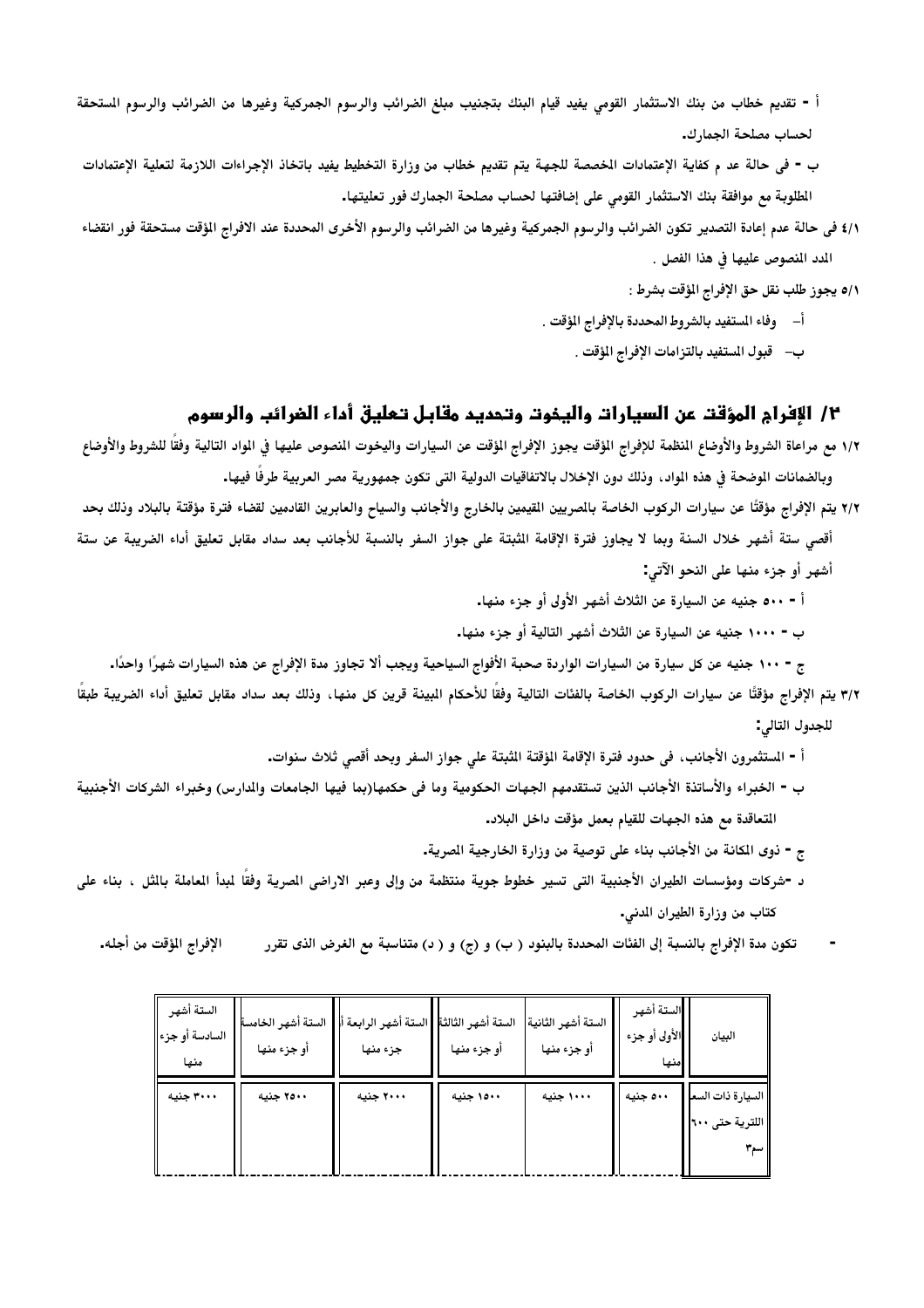| 5                           | $\bullet \cdot \cdot \cdot$ | $\epsilon \cdots$ | 7         | 7 | 1            | السيارات ذات       |
|-----------------------------|-----------------------------|-------------------|-----------|---|--------------|--------------------|
|                             |                             |                   |           |   |              | السعة اللترية أكثر |
|                             |                             |                   |           |   |              | من ۱۶۰۰ سم۳        |
|                             |                             |                   |           |   |              | وحتى ٢٠٠٠ سم٣      |
| $\lambda \cdot \cdot \cdot$ | 10                          | 11                | $\ddotsc$ | 5 | $\mathbf{r}$ | السيارات ذات       |
|                             |                             |                   |           |   |              | السعة اللترية أكثر |
|                             |                             |                   |           |   |              | ا من ۲۰۰۰ سم۳      |

ويكون خضوع شركات ومؤسسات الطيران الأجنبية المصوص عليها في البند (د) من هذه المادة للمقابل المصوص عليه في الجدول السابق أو طبقا لمبدأ المعاملة بالمثل ايهما أقل.

وفي حالة زيادة مدة الإ فراج الؤقت عن ثلاث سنوات بالنسبة للفئات النصوص عليها في البنود ( ب ، ج ، د ) يستمر تحصيل الفئة الأخيرة من الجدول المشار إليه عن كل ستة أشهر أو جزء منها.

#### ٤/٢ يتم الإفراج مؤقتًا عن السيارات الخاصة بكل من:

أ - اللاجئين السياسيين والصحفيين والمراسلين ومندوبي وكالات الأنباء الأجانب

ويكون سداد مقابل تعليق أداء الضريبة عن كل ستة أشهر أو جزء منها .. وفقاً للآتي:

- ٥٠٠ جنيه عن السيارة ذات السعة اللترية حتى ١٦٠٠ سم ٣
- ١٥٠٠ جنيه عن السيارة ذات السعة اللترية أكثر من ١٦٠٠ سم ٣ وحتى ٢٠٠٠ سم٣
	- ٣٠٠٠ جنيه عن السيارة ذات السعة اللترية أكثر من ٢٠٠٠ سمِّ ٣
- ب = شركات البحث والتنقيب عن البترول والمعادن والخبراء الأجانب العاملين بتلك الشركات.
	- ويكون مقابل تعليق أداء الضريبة ٤٠٠ جنيه عن كل ستة أشهر أو جزء منها.
	- وتكون مدة الإفراج المؤقت متناسبة مع الغرض الذي تقرر الإفراج من أجله .

٥/٢ يتم الإفراج مؤقتًا عن سيارات الر كوب الواردة للاستعمال الرسمي للسفارات والقنصليات الأجنبية والمنظمات الدولية على النحو الآتي:

أ - السيارات الواردة للاستعمال الرسمي للسفارات والقنصليات الأجنبية أو لأعضاء السلكين الدبلوماسي والقنصلي الأجنبي زيادة على حد الإعفاء القرر بقانون تنظيم الإعفاءات الجمركية وكذلك السيارات الواردة للموظفين الإداريين الأجانب بالسفارات والقنصليات الأجنبية.

ب - السيارات الواردة للاستعمال الرسمي للمنظمات الدولية والمظمات العربية الإقليمية وأعضائها الحائزين على جوازات سفر دبلوماسية أو بطاقة تحقيق شخصية صادرة من إدارة المراسم بوزارة الخارجية لأعضاء هذه النظمات.

وتكون مدة الإفراج المؤقت وفقًا لما تقرره وزارة الخارجية بالاتفاق مع مصلحة الجمارك.

ويتم سداد مقابل تعليق أداء الضريبة وفقًا لمبدأ المعاملة بالثل بالنسبة للبند (أ) ، و ٢٠٠ جنيه عن كل ستة أشهر أو جزء منه بالنسبة للبند (ب) وكذا بالنسبة للبند (أ) في حالة عدم الإعفاء وفقاً لمبدأ المعاملة بالمثل.

- ٦/٢ يتم الإفراج مؤقتًا عن سيارات الركوب الواردة للعرض التجاري أو التجارب على النحو الآتي:
- أ سيارات الركوب الخاصة الواردة برسم العرض التجاري بما لا يجاوز أربع سيارات مختلفة الطراز لكل من وكلاء مصانع السيارات الأجنبية.

ب - سيارات الركوب الخاصة الواردة لأغراض التجارب بما لا يجاوز سيارتين مختلفتي الطراز واردتين برسم مصانع إنتاج السيارات،وذلك بشرط موافقة الجهة الختصة بوزارة التجارة والصناعة.

وتكون مدة الإفراج عن هذه السيارات ستة أشهر يجوز مدها لدة أخرى مماثلة بموافقة رئيس مصلحة الجمارك ، ولا يجوز ترخيصها بالرور. ويكون سداد مقابل تعليق أداء الضريبة على تلك السيارات على .. النحو الآتي:

■ ٢٥٠٠ جنيه عن الستة أشهر الأولى أو جزء منها.

■ ٥٠٠٠ عن الستة أشهر التالية أو جزء منها ، مع تقديم خطاب ضمان مصرفي غير مشروط ومعزز وغير قابل للإلغاء يغطى ما يستحق على السيارات الفرج عنها من الضرائب والرسوم الجمركية والضريبة العامة على المبيعات وغير ذلك من الضرائب والرسوم الأخرى.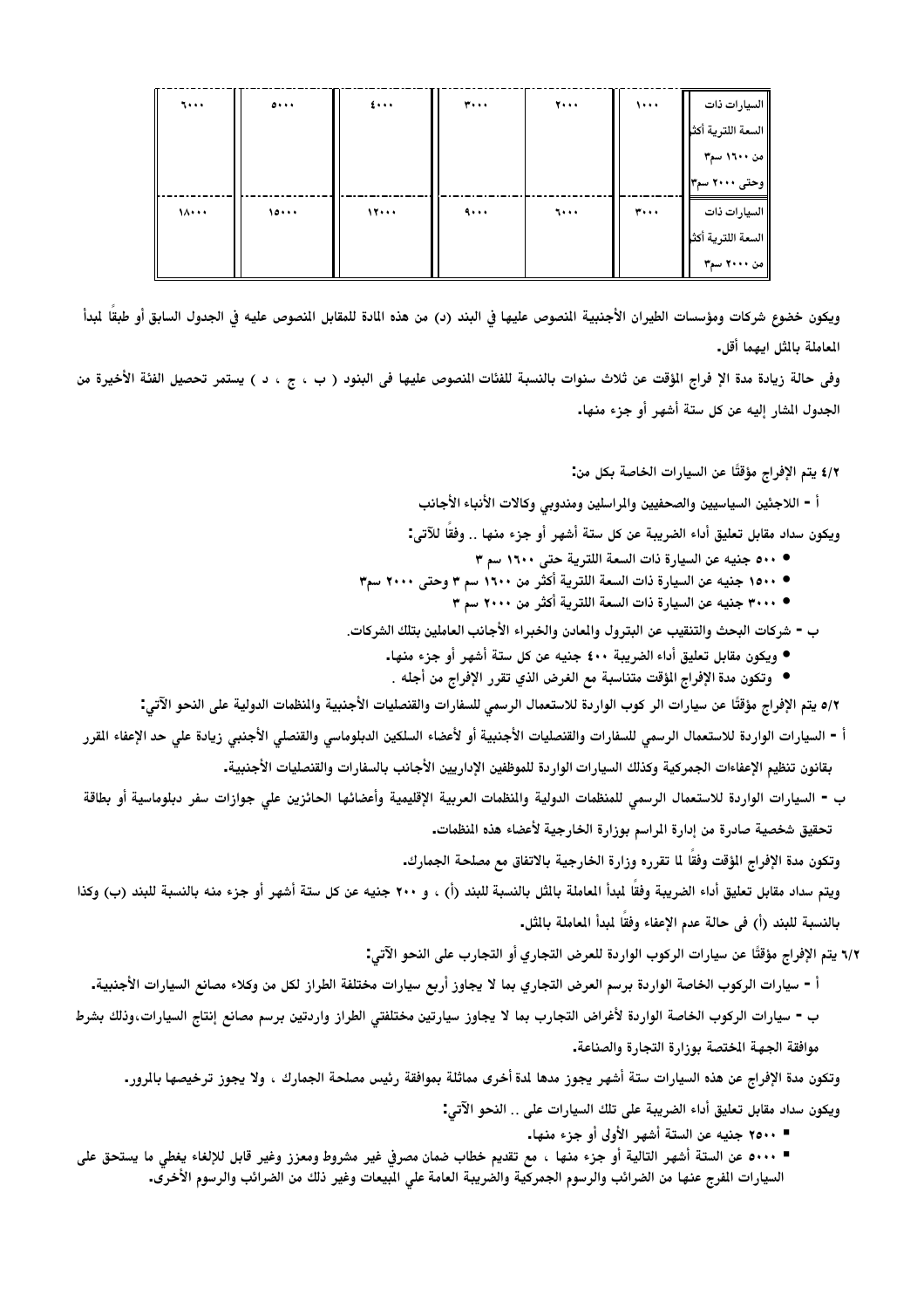٧/٢ يتم الإفراج المؤقت عن سيارات النقل التريلات والبرادات لمة أسبوعين ويجوز مدها عند الحاجة لمة أسبوعين آخرين بقرار من رئيس مصلحة الجمارك أو من يفوضه في ذلك.

ويكون سداد مقابل تعليق أداء الضريبة على النحو الآتي:

■ ١٠٠ جنيه عن كل أسبوع أو جزء منه من الأسبوعين الأول والثاني.

■ ٥٠٠ جنيه عن كل أسبوع أو جزء منه من الأسبوعين الثالث والرابع

وفي حالة الرغبة في إبقاء أي من هذه السيارات أو التريلات أو البرادات داخل البلاد للعمل بصفة مؤقتة أو بغرض التأجير تسري أحكام المادة ( ٨ ) من قانون تنظيم الإعفاءات الجمركية الصادر بالقانون رقم ١٨٦ لسنة ١٩٨٦.

٨/٢ يتم الإفراج المؤقت عن السيارات النصف نقل ( بيك أب ) ذات الكابينة الزدوجة واليكروباص التي يزيد عدد مقاعدها على تسعة بخلاف مقعد السائق لدة شهر ويجوز مدها شهرًا آخر بموافقة رئيس مصلحة الجمارك أو من يفوضه

ويكون سداد مقابل تعليق أداء الضريبة بواقع ٥٠٠ جنيه عن الشهر الأول أو جزء منه أو ١٠٠٠ جنيه عن الشهر الثاني أو جزء منه.

٩/٢ يتم الإفراج الؤقت عن اليخوت الخاصة بالصريين القيمين بالخارج والسياح والعابرين وذوي الكانة القادمين للبلاد للإقامة الؤقتة في حدود فترة الإقامة وبحد أقصى اثنى عشر شهرًا.

ويكون سداد مقابل تعليق أداء الضريبة بالنسبة للموانئ السياحية والتجارية المحددة بقرار رئيس الجمهورية رقم ١٤١ لسنة ٢٠٠٣ وفقا لقرار وزير النقل رقم ٣٩٥ لسنة ٢٠٠٣ .

١٠/٢ يتم الإفراج عن الآلات والمدات بما فيها معدات النقل والأجهزة وسيارات الركوب الخاصة بالأجانب القادمين للبلاد اللازمة للسباقات الدولية والسباقات المحلية النظمة تحت إشراف الهيئة العامة للتنشيط السياحى لدة شهر يجوز مدها مدة أخرى مماثلة بموافقة رئيس مصلحة الجمارك لأسباب مبررة .

ويكون مقابل تعليق أداء الضريبة مائة جنيه عن كل وحدة في الشهر أو جزء منه

- ١١/٢ في جميع الأحوال يجب في اليوم التالي على الأكثر لانتهاء مدة الإفراج الؤقت إيداع السيارة ة أو اليخت داخل دائرة جمركية مخصصة لذلك أو مارينا بالنسبة لليخوت ولا يجوز إعادة الإفراج الؤقت عنها إلا بعد انقضاء مدة مماثلة لتلك التي قضتها بالبلاد وبحد أقصى أربعة أشهر بالنسبة لليخوت وتعتبر فترة التخزين داخل الدائرة أو المارينا بمثابة إعادة تصدير يراعي ان سداد مقابل تعليق أداء الضريبة الجمركية والدد الزمنية للبقاء داخل البلاد مرتبطة بالسيارة وليس المالك.
- ١٢/٢ يتم الإفراج المؤقت عن السيارات واليخوت الخاصة مع تعليق أداء الضرائب الجمركية وغيرها من الضرائب والرسوم الأخرى مقابل تقديم أي من الضمانات القبولة جمركيًا أو دفتر مرور (تربتيك) صادر من أحد أندية السيارات المعتمدة لدى الجمارك أو رخصة تسيير وقيادة دولية ( بالنسبة للأجانب القادمين في أفواج سياحية).
	- ويراعى أن يتم التقدير النهائي للضرائب الستحقة وغيرها بمعرفة إدارة التعريفة بالنفذ الجمركي الختص .
- كما يراعى الراجعة الدقيقة للمطالبات الصادرة الى الأندية والتحقق من صحة مفرداتها واتفاقها مع الاتفاقية الدولية للسيارات الوقعة في جنيف عام

● بالنسبة لليخوت التى ترد بالوانى البحرية للسياحة الإقليمية فيكتفى بتقديم تعهد شخصى من صاحب اليخت أو السئول عنه علي أن تخطر مصلحة أمن المواني عند الإفراج عن اليخت.

بالنسبة لراغبي السيآحة الداخليةّ ( النيلية ) يشترط للإفراج عن اليخت تقديم خطاب ضمان أو تعهد من هيئة تنشيط السياحة بقيمة الضرائب والرسوم المستحقة .

١٣/٢ يكون الإفراج المؤقت عن السيارات واليخوت النصوص عليها في المواد السابقة طبقا للشروط الآتية:

أ - يفرج مؤقتًا عن سيارة ركوب واحدة أو يخت لكل شخص طبيعى ، ويجوز الإفراج عن أكثر من سيارة أو يخت للأشخاص ذوي الكانة والجهات الاعتبارية، وذلك بشرط أن تكون السيارة أو اليخت مرخصًا، وفي حالة عدم الترخيص يقدم خطاب ضمان مصرفى غير مشروط ومعزز وغير قابل للإلغاء أو دفتر مرور صادر من احد الأندية التي أودعت ضمانات نقدية أو مصرفية لدى مصلحة الجمارك بقيمة الضرائب والرسوم القررة.

ب = يفرج عن سيارات ركوب الستثمرين الأجانب بعد تقديم صحيفة هيئة الاستثمار ، وجواز السفر الوضح به تأشيرة الإقامة الؤقتة.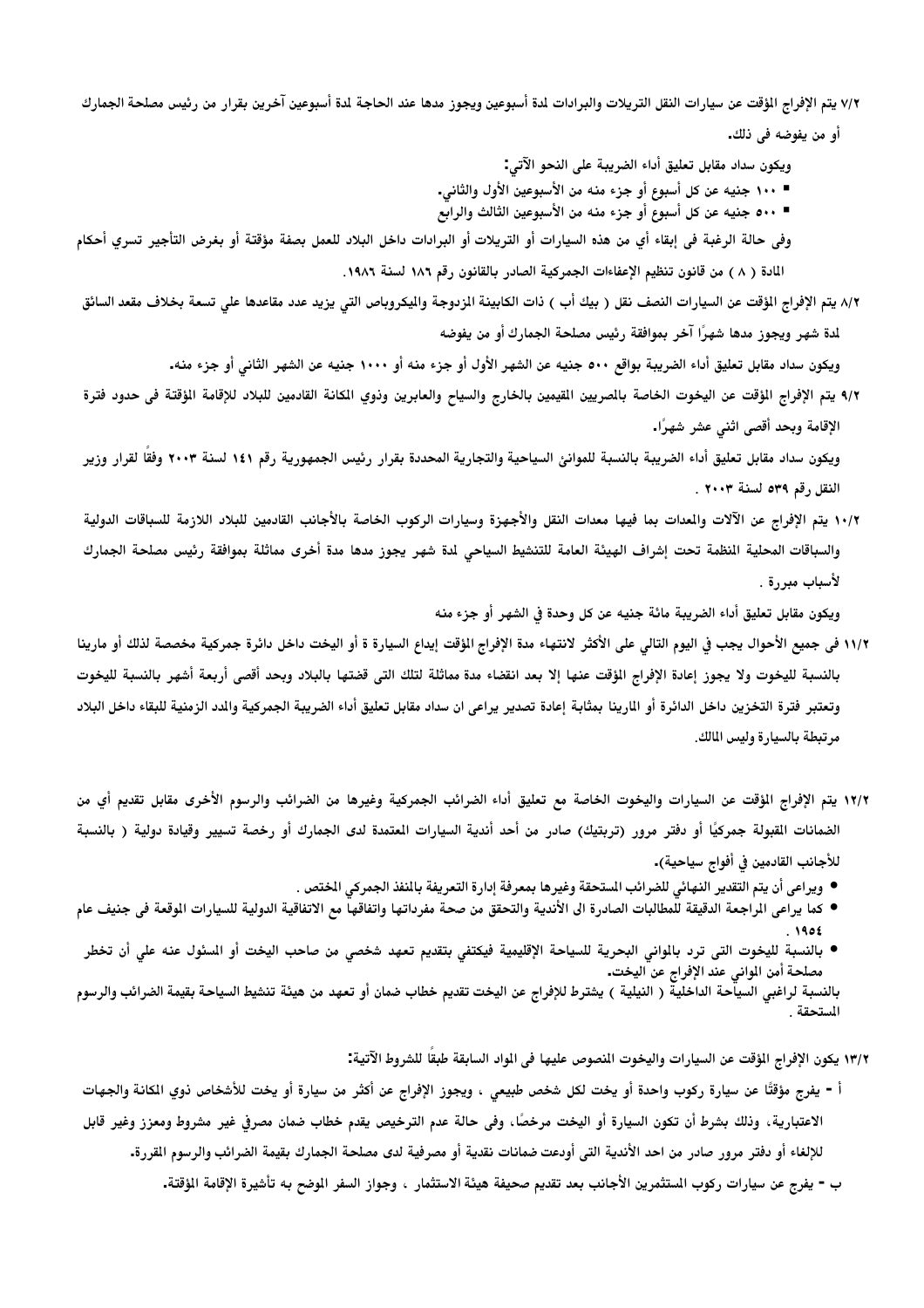- ج يجب أن يقتصر استعمال السيارة أو اليخت المفرج عنه مؤقتًا على الأغراض التي تم الإفراج من أجلها وأن يقودها الفرج عنها باسمه باستثناء الحالات الخاصة بذوي الكانة وذوى العاهات الذين تستدعى حالتهم الاستعانة بسائق وإذا وجدت ضرورة تستدعى القيادة بسائق، بموافقة رئيس مصلحة الجمارك أو من يفوضه.
- د -يحظر التصرف في السيارة أو اليخت بالبيع أو التنازل أو الهبة أو غير ذلك من التصرفات أو تأجير أيهما إلا بعد الحصول على موافقة مصلحة الجمارك واستيفاء القواعد الاستيرادية وسداد جميع الضرائب والرسوم الستحقة.

ويجوز بموافقة وزير المالية مد الدة القررة للإفراج المؤقت عن السيارات واليخوت المشار إليها وذلك لأسباب مبررة يقبلها.

ويضاعف مقابل تعليق أداء الضريبة في حالة انتهاء صلاحية السير وسريان صلاحية الضمان.

وعلى حامل تصريح الاستيراد المؤقت ( دفتر المرور الدولي ) إعادة تصدير المركبة خلال مدة لا تجاوز ٢٤ يومًا من تاريخ انتهاء صلاحية التسيير بالبلاد وفقًا لنص المادة ( ٢٠ ) من الاتفاقية الدولية للسيارات بشرط صلاحية الضمان.

> وفي حالة مخالفة شروط وأحكام الإفراج النصوص عليها في هذه اللائحة تطبق العقوبات النصوص عليها في قانون الجمارك. ١٤/٢ يشترط لقبول التنازل عن السيارات المفرج عنها مؤقتًا الآتي:

> > أ - ألا تكون السيارة محل جريمة تهرب جمركى.

ب - تطهير السيارة من الغرامات او التعويضات ومقابل تعليق أداء الضريبة وسداد الضرائب والرسوم على الأجزاء الناقصة والمستبدلة. ويفوض رؤساء القطاعات الجمركية التنفيذية كل في دائرة اختصاصه في قبول التنازل عن السيارات.

#### ٣ / الإجراءات الجمركية عن الواردات تحت نظام الإفرام المؤقت

( أ ) يقوم صاحب الشأن أو من ينيبه بإدراج بيانات البيان الجمركي بالحاسب الآلي بأحد طرق الربط الاليكتروني مع مصلحة الجمارك.

(ب) الإجراءات الأولية بإدارة المعلقات:

١ -تقديم طلب من صاحب الشأن أو من ينيبه إلى مدير إدارة الملقات يبين به سبب الإفراج المؤقت وسنده القانوني.

- ٢ -تقوم إدارة الملقات بدراسة الطلب وإعداد مشروع الإفراج المؤقت طبقا للضوابط الذاعة على طلب صاحب الشأن ويختم بختم الإدارة.
	- (ج) يقدم ملف الإقرار الجمركي لشباك الجمارك و تكون المستندات المطلوبة للإفراج هي:
		- ١ البيان الميكن بنظام الإفراج المؤقت.
			- ٢ بيان الأصناف الوا, دة.
				- ٣ إذن التسليم الملاحي.
			- ٤ فاتورة الأصناف الواردة.

#### ( د ) الإجراءات الجمركية:

١ -تتم الإجراءات الجمركية مع مراعاة أن الأصناف الفرج عنها بنظام الإفراج المؤقت لا يفرج عنها بالسار الأخضر لضرورة العاينة التامة النافية للجهالة والطابقة وذلك للتأكد من العينية قبل الإفراج وحساب قيمة الضرائب والرسوم الستحقة مع التزام جمارك الإفراج أو التجديد بإخطار الإدارة العامة للإفراج المؤقت والنوادي الضامنة بما تم من إجراء على السيارة وأي إجراء لاحق .

– تقدر قيمة البضائع والسيارات الواردة بنظام الإفراج المؤقت طبقاً لقيمتها الحقيقية وفق اتفاق المادة السابعة من أحكام الاتفاقية العامة لنظمة التجارة العالية ويحدد البند الجمركي الواجب تطبيقه على هذه الاصناف بدقة مع التأكد على سرعة إنهاء الاجراءات بنظام الإفراج الؤقت •

٢ -تحصيل الضمانات اللازمة ويسلم أصل أذن الإفراج مرفقا به صور طبق الأصل من الفاتورة وبيان العبوة لصاحب الشأن وترسل صورة أذن الإفراج مرفقاً بها صور طبق الأصل من الفاتورة وبيان العبوة لباب الصرف.

٣ -يقوم قسم الإجراءات بالجمرك الختص بإرسال بيانات البيان الجمركي الفرج عنه إفراجا مؤقتا يوميا لإدارة العلقات مرفقا به البيانات الجمركية بنظام الإفراج المؤقت.

(هـ) المتابعة بإدارة الإفراج المؤقت ( المعلقات ) .

بعد وصول البيانات الجمركية الفرج عنها بنظام الإفراج ج المؤقت إلى إدارة المعلقات يتم إجراء ما يأتي: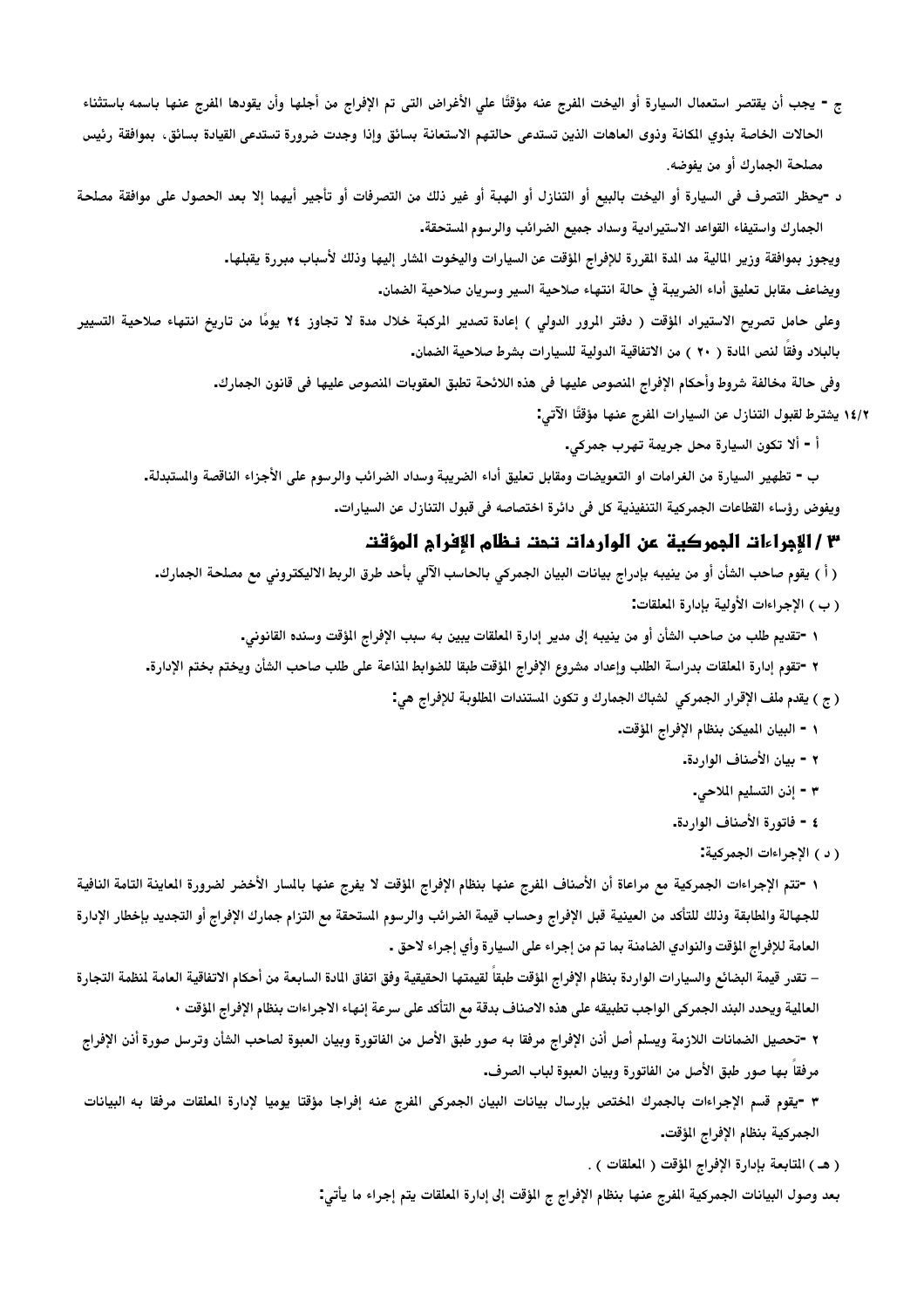١ -قيد هذه البيانات إليكترونيا أو يدويا في سجل يوضح رقم الإقرار وسبب الإفراج المؤقت وقيمة الضرائب والرسوم ونوع الضمان القدم ومهلة الإفراج المؤقت.

٢ – استخراج تقرير بشكل دوري توضح موقف البيانات التي تنتهي مهله الإفراج الؤقت عنها ومتابعتها لإنهاء موقفها مع أخطار جهات الضبط والجهات ذات الصلة ٠

## ٤ – اجراءات الإفرام المؤقت عن السيارات:-

#### <u>أولا : الأجراءات في منفذ الدخول : –</u>

- التأكد من صلاحية دفتر التريبتك :  $(1)$
- في حاله ضمان وسيله النقل من خلال دفتر تريبتك لنادي اجتبى ٠ يراعى التأكد من وجود شعار النظمة الدولية ورقم مسلسل الدفتر وبيانات السيارة •
	- يتم قبول دفتر الرور الدولي الصادر عن الانديه الاجنبيه عند دخول السيارة للمنفذ الصري لأول مرة طالم صالح دولياً •
	- تقدم موافقة نادي السيارات والرحلات الصري على صحة إصدار الدفتر عند نقل القيد من دفتر إلى أخر او تجديد سريانه •
- يتعين على جميع وحدات الإفراج الؤقت بالنافذ الجمركية الختلفة مراجعة أسماء النوادي الدولية الأجنبية الشتركة فى الاتفاقية الدولية للإفراج المؤقت ( من واقع البيان الصادر عن الإدارة العامة للإفراج المؤقت بالقاهرة ) وذلك على دفاتر المرور القدمة أول مرة للسماح بقبولها كدفتر مرور دولی ۰
- في حاله عدم وجود دفتر مرور دولي والسيارة غير مسجله في مرور البلد القادمة منه ولا تحمل لوحاته المرورية يجوز لمالك السيارة استخراج دفتر تريبتك من أحد الأندية المحلية العتمدة لدى مصلحة الجمارك على أن يكون مدعماً بخطاب صحة إصدار من النادى او ممثله فى جمهورية مصر العربية وإقراره فيه بضمان الرسوم والضرائب الجمركية الستحقة على السيارة او تقديم خطاب ضمان مقبول جمركيا بالضرائب والرسوم الستحقة على السيارة .
	- تنزع فصيلة الدفتر وترفق بمستندات ملف السيارة  $(1)$ 
		- تدرج بيانات السيارة في الحاسب الآلي  $(1)$
	- تخطر الإدارة العامة للإفراج المؤقت يومياً ببيانات السيارة الفرج عنها بنظام الإفراج المؤقت  $(3)$ 
		- يتم متابعة موقف السيارات المفرج عنها إفراجا مؤقتاً • كالآتي :  $(0)$ 
			- مراجعة يوميه لفترات الصلاحية للسيارات المفرج عنها •
- عند قيام أي منفذ جمركي بإعادة تصدير سيارات مفرج عنها تحت نظام الإفراج المؤقت من منفذ غير منفذ دخول السيارات يتعين إخطار جمرك الدخول والإدارة العامة للإفراج الؤقت بتمام إعادة التصدير في نفس اليوم وفي حاله إعادة التصدير من نفس منفذ دخول السيارة يتعين تسديد القيودات وإخطار الإدارة العامة للإفراج المؤقت في نفس اليوم •
	- في حاله انتهاء مدة الصلاحية دون تصدير السيارة يتم فوراً إتباع الآتي :–
	- تحرير مذكرة بموقف السيارة مع توضيح حسبه الضرائب والرسوم بالتفصيل ، ويراعى حساب الضرائب والرسوم بدقة ٠
		- ( ضريبة الوارد ضريبة المبيعات رسم التنمية ) •
			- اي مخالفات او رسوم أخرى .
			- ير فق بالذكرة صورة ضوئية من فصيلة دفتر التريبتك •
- –۔ ترسل الذكرة موضحاً بها موقف السيارة وحسبه الضرائب والرسوم تفصيلاً الى الإدارة العامة للإفراج الؤقت واثبات ذلك فى دفتر خاص أو بالحاسب الآلى ٠

يتعين على جمرك الدخول إخطار الإدارة العامة للإفراج الؤقت بأى تصرفات على السيارات الفرج عنها تحت نظام الإفراج الؤقت ″ تجديد — تصدير . . . الخ " .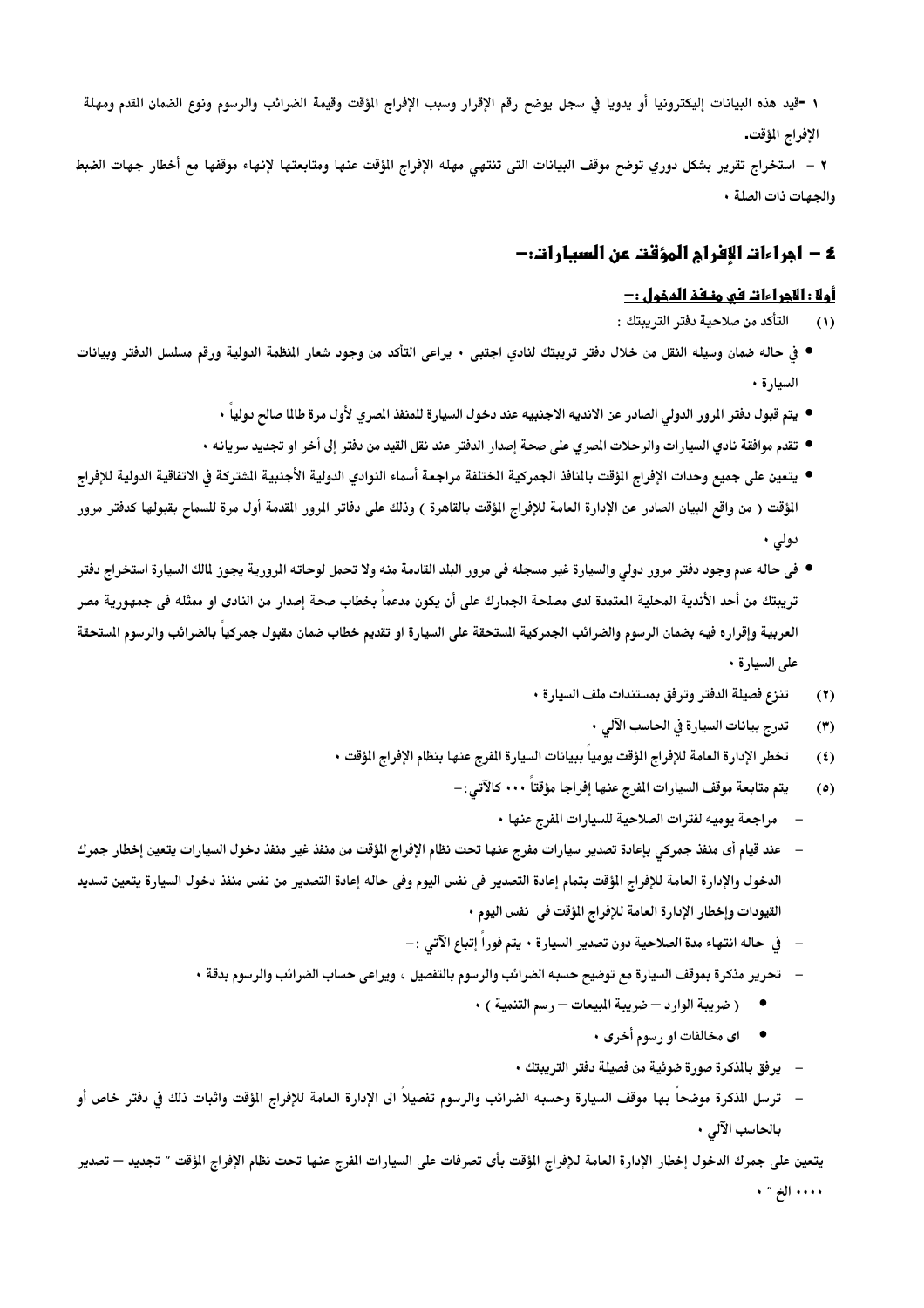## ثانيا : الأجراءات بجمرك التصرير :

- عند تصدير سيارة سبق إتمام اجراءات الدخول الخاص بها بنفس الجمرك :  $(1)$ تراجع فصيلة التريبتك والتأكد من عدم مخالفة صلاحية مدة الإفراج ومراجعة كماليات السيارة وسريان الضمان ومطابقة رقم الشاسية ورقم الموتور على أوراق الدخول •
	- ففي حاله عدم الخالفة يتم السماح بالتصدير مع إثبات ذلك بالحاسب الآلي وإخطار الإدارة العامة للإفراج المؤقت ٠
- وفي حاله وجود نواقص في السيارة تكون الضرائب والرسوم الجمركية وغيرها عن هذه النواقص واجبه الأداء وفي حاله وجود مخالفه لدة الإفراج المؤقت او سقوط الضمان تكون الغرامات القررة واجبه الأداء قبل التصدير
- (٢) عند تصدير سيارة سبق إتمام اجراءات الدخول الخاصة بها من جمرك آخر بالإضافة الى الاجراءات المنوه عنها عاليه يتم إخطار جمر ك الإفراج والإدارة العامة للإفراج المؤقت بتمام التصدير لسداد قيوادته •

# ثالثاً : الاجراءات بالادارة العامة للافرام المؤقت :-

- تشكل لجان من الادار ة العامة للإفراج المؤقت تختص • بالآتي :
	- لجنه متابعة ضمانات النوادي :

تختص بمتابعة قيمة الضمانات القدمة من النوادي ومقارنتها بحجم الطالبات ومستحقات الجمارك والعرض على مدير عام الإفراج الؤقت بأي ملاحظات وإعداد بيـان شهري بتلك اللاحظات وعرضها على الإدارة الركزية للإعفاءات والنظم الخاصة تمهيدا لعرضها على قطاع النظم والإجراءات الجمركية لاتخاذ القرار المناسب في هذا الشأن •

- لجنه التنسيق بين النافذ الجمركية دخولا وخروجا ••••• وتختص بــــ :
- تلقى الملومات من منافذ الدخول ببيانات السيارات الفرج عنها إفراجا مؤقتاً وبيان دفتر التريبتك او الضمان •
- تلقى معلومات من منافذ التصدير ببيانات السيارات التي تم تصديرها وبيانات الدفتر او الضمان وموقف السيارة
	- إعلان المنافذ التي قامت بإجراءات دخول السيارات إفراجا موقتاً ببيان السيارة الصدرة من جمارك أخرى ٠
- التحري عن السيارات الخالفة للتأكد من عدم تصديرها او تسوية موقفها بالسداد القطعي او التخزين او البيع او التحفظ عليها بأحد أقسام الشرطة •
- تلقى الطالبات عن السيار ات الخالفة لمدد الإفراج المؤقت الواردة من منافذ الدخول ومراجعتها والتحقق من صحتها وعرضها على مدير عام الإفراج المؤقت ••• على أن يشمل البيان حسبه الضرائب والرسوم الستحقة تفصيلاً ( ضريبة الوارد — ضريبة البيعات — ضريبة رسم التنمية ) وإرفاق صورة ضوئية من فصيلة دفتر التريبتك •
	- بعد العرض والموافقة من مدير عام الإفراج المؤقت على المطالبات ترسل الى :− أصحاب السيارات ( ضريبة الوارد — ضريبة المبيعات — رسم التنمية — الغرامة — رسوم الخدمات ) •
	- في حاله عدم أعادة التصدير تكون مسئوليه أندية السيارات ( ضريبة الوارد ضريبة المبيعات رسم التنمية بالإضافة للنواقص )
		- يتم التقدير النهائي للضر ائب الجمركية الستحقة وغير ها بمعرفة إدارة التعريفة بالنفذ الجمركي الختص .
- المراجعة الدقيقة للمطالبات الصادرة الى الأندية والتحقق من صحة مفرداتها واتفاقها مع النشور سالف الذكر والاتفاقية الدولية للسيارات الوقعه في جنيف عام ١٩٥٤ .

# • براعي في مجال تنظيم عمل أنديه السيارات مايلي :-

(١) يخصوص الأندية العالية التابعة للمنظمة العالية للسيارات :-في حاله وجود مديونية على هذه الأندية يخطر نادي السيارات الصري بهذه الديونية لتحصيلها لصالح مصلحة الجمارك .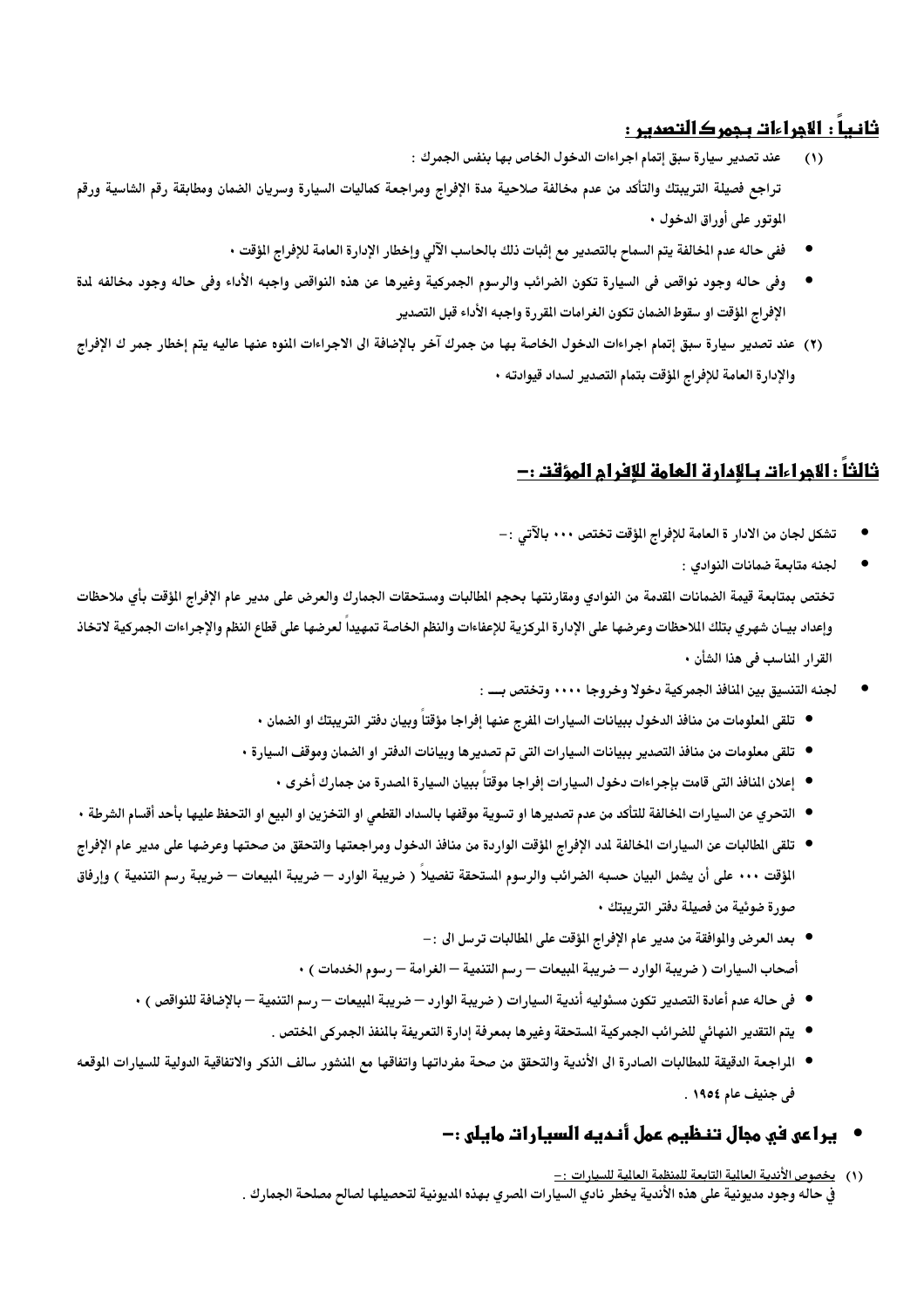في حاله تقاعس نادي السيارات الصري في تحصيل هذه الستحقات لصالح مصلحة الجمارك تحرر مذكرة بذلك وتعض علينا لاتخاذ الاجراءات القانونية .

- <u>يخصوص الاندية المحلية : –</u>  $(\mathbf{r})$
- في حاله استحقاق ضرائب ورسوم للجمارك على هذه الأندية عن نواقص أو أحكام نهائية أو مخالفات وغيرها :—
	- أ يخطر النادى لسرعة سداد هذه المستحقات .

في حاله تقاعس النادي يسيل خطاب الضمان بقيمة المستحقات .

في حاله عدم كفاية خطاب الضمان تحرر مذكر ة للعرض على قطاع النظم لعرضه على الشئون القانونية لاتخاذ اللازم قانوناً .

ب – في حاله زيادة حجم المديونية ( نتيجة نشاط النادي ) عن قيمه الضمان :–

–يحرر للنادي لسرعة توفيق أوضاعه بتعلية خطاب الضمان .

في حاله تقاعس النادي عن تعليه خطاب الضمان يرسل استعجال أخير للنادي بان الجمارك سوف تضطر لإيقاف النادي عن ممارسة نشاطه لحين توفيق أوضاعه .

–اذا لم يستجيب النادي خلال شهر من تاريخ الاستعجال الأخير تحرر مذكرة وتعرض على قطاع النظم والإجراءات لاتخاذ اجراءات إيقاف نشاط النادي .

- ﴾ ضوابط الطالبة بالستحق من (رسوم وضرائب الوارد) عن السيارات الفرج عنها مؤقتاً طبقاً للاتفاقية الدولية الجمركية الخاصة بالاستيراد والتصدير المؤقت للسيارات ∶
- يقصد بـ (رسوم وضرائب الوارد) المنصوص عليها بالمادتين (٢٦ ، ٢٧) من الاتفاقية الدولية الجمركية الخاصة بالإستيراد والتصدير المؤقت للسيارات (ضريبة الوارد وضريبة المبيعات ورسم تنمية الموارد) .
- يلتزم جمرك التصدير أو الجمرك الخزن به السيارة بإخطار النادي الضامن وجمرك الإفراج والإدارة العامة للإفراج الؤقت بتمام إعادة تصدير السيارة أو تخزينها بالدائرة الجمركية الخصصة لذلك على أن يتضمن هذا الإخطار بيانات السيارة وتفصيلات حسبة الستحقات الجمركية المقررة عن النواقص بها إن تحققت وتعذر تحصيلها من صاحب الشأن .
- تلتزم الإدارة العامة للإفراج المؤقت بإخطار النادي الضامن عند تسوية حالة السيارة وكذا عقب إنتهاء مدة الإفراج المؤقت وعدم إعادة تصدير أو تخزين السيار ة على أن يتضمن هذا الإخطار كافة بيانات السيارة وتفاصيل حسبة الضرائب والر سوم الستحقة عليها .
- يجب أن يتم الإخطار الشار إليه بالفقرتين السابقتين إلى النادي الضامن فور تحقق الوقائع والإجراءات سالفة الذكر وللنادي الضامن تقديم الدليل على عدم صحة الطالبة التي تتضمنها تلك الإخطارات خلال مدة عام واحد من تاريخه وإلا أصبحت الضرائب والرسوم الستحقة واجبة الأداء .
- تتم تسوية موقف الضمانات والبالغ السددة أمانة من النادي أولاً بأول سواء بالإضافة أو الخصم مع الأخذ في الإعتبار تنفيذ الأحكام النهائية ذات  $\circ$ الصلة وإخطار النادي الضامن بذلك .

#### ٥/ الإفرام المؤقت عن اليخوت

أ - يتقدم صاحب اليخت أو من ينيبه أو مندوب السياحة إلى جمرك الوصول بالنموذج المد لذلك من أصل وصورة موضحًا به البيانات الأساسية ( مرفقًا به كشوف بيانات الطاقم والركاب وقسيمة سداد مقابل تعليق أداء الضريبة وقائمة بأي بضائع داخل اليخت ، خمور — سجائر . . ). في حالة السياحة الإقليمية يقدم تعهد شخصي من مسئول اليخت أو من ينيبه بسداد الضرائب الجمركية وغيرها من الضرائب والرسوم في حالة عدم مغادرة اليخت المياه الإقليمية بعد انتهاء مدة الإفراج المؤقت وفي هذه الحالة تقوم الجمارك بإخطار مصلحة امن الموانئ عند الإفراج المؤقت عن اليخت.

وبالنسبة لراغبي السياحة (النيلية) يشترط تقديم خطاب ضمان أو تعهد من هيئة تنشيط السياحة بالضرائب والرسوم الجمركية الستحقة عن اليخت في حالة عدم مغادرته الياه الإقليمية خلال الدة المنوحة للإفراج المؤقت.

- ب تقوم اللجنة الجمركية بالماينة وتقدير الضرائب والرسوم الستحقة وإثباتها على النمونج الجمركى العد لذلك وتحديد مدة الإفراج الؤقت.
- ج = يسلم أصل النمونج والمرفقات موضحًا عليه الموافقة على الإفراج المؤقت ويحتفظ بالصورة وصور المرفقات في جمرك الإفراج ويعد النمونج الجمركي بمثابة إفراجا جمّركيا مؤقتا صالح للعمل به في الوانئ الصريّة الأخرى التي يتردد عليها اليخت خلال فترة الإفراج الّوقت.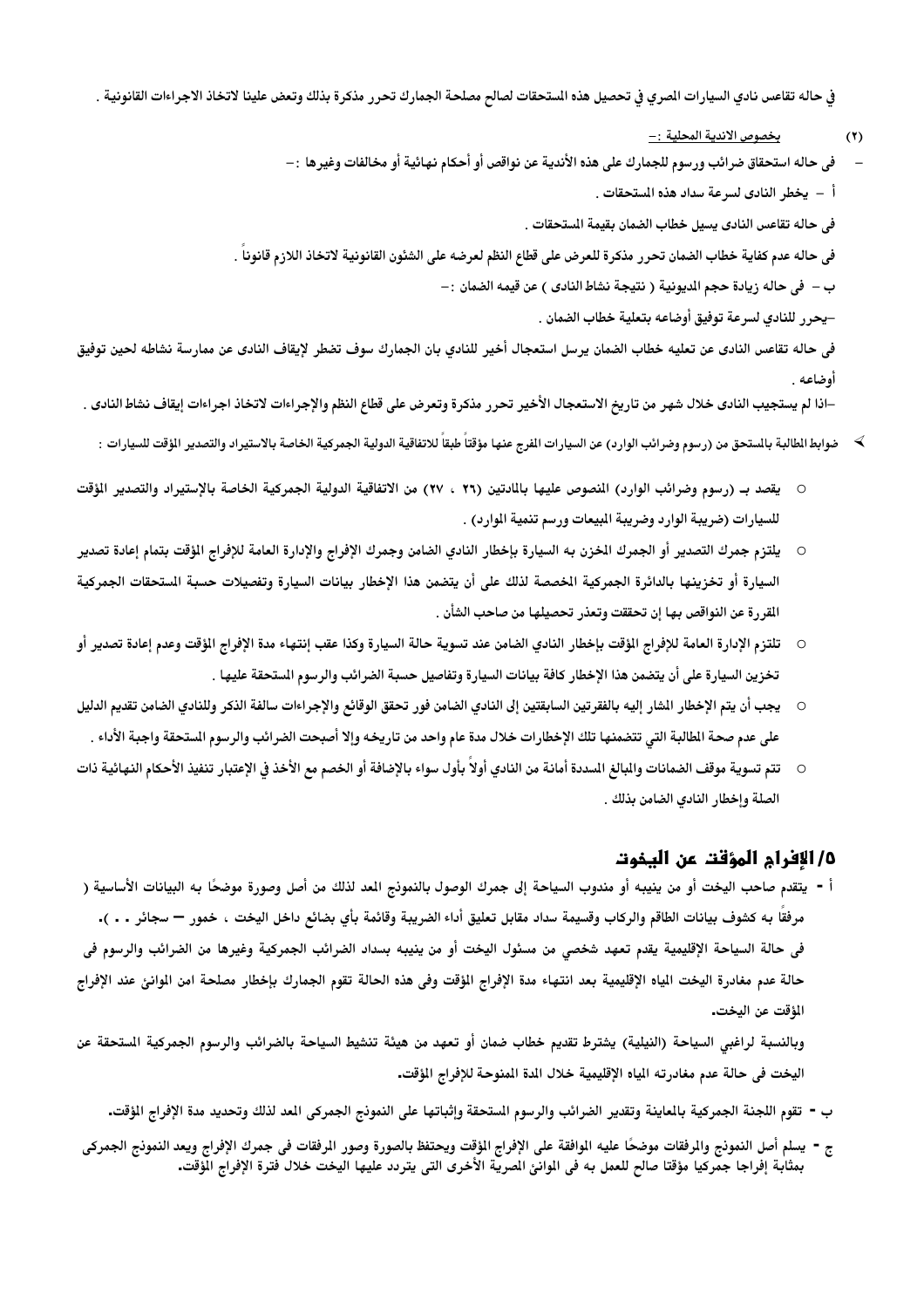- أ– في حالة رغبة مسئول اليخت تجديد فترة الإفراج الؤقت يتقدم بطلب موضحًا به الفترة الطلوبة وخط السير ومرفقًا به قسيمة سداد مقابل تعليق .<br>آداء الضريبة وتقوم اللجنة الجمركية بالتأشير بالتجديد فى الكان الخصص لذلك فى النموذج الجمركى ولسئول اليخت تجديد فترة الإفراج المؤقت من أى ميناء به لجنة جمركية على أن تقوم اللجنة الجمركية التى قامت بالتجديد بأخطار اللجنة الجمركية التى قامت بإتمام إجراءات الإفراج المؤقت أول مرة.
- هـ. لمسئول اليخت إنهاء الإفراج الؤقت من جمارك أى ميناء مصري غير اليناء الذى قام بإتمام إجراءاته شريطة أن يكون به لجنة جمركية وذلك بسحب النموذج الجمركى للإفراج الؤقت على أن تخطر اللجنة الجمركية التى قامت بإتمام إجراءات الإفراج الؤقت أول مرة لتسديد قيوداته ـ
	- و يكون النمونج الجمركي هو الرخصة الوحيدة للتردد على الوانئ الصرية الوضحة بخط السير خلال صلاحية مدة الإفراج الؤقت.
- ز تتم متابعة اليخوت الفرج عنها مؤقتًا بمعرفة اللجنة الجمركية التي قامت بالإفراج على أن تسدد قيودات مغادرة اليخوت خلال مدة الإفراج المؤقت •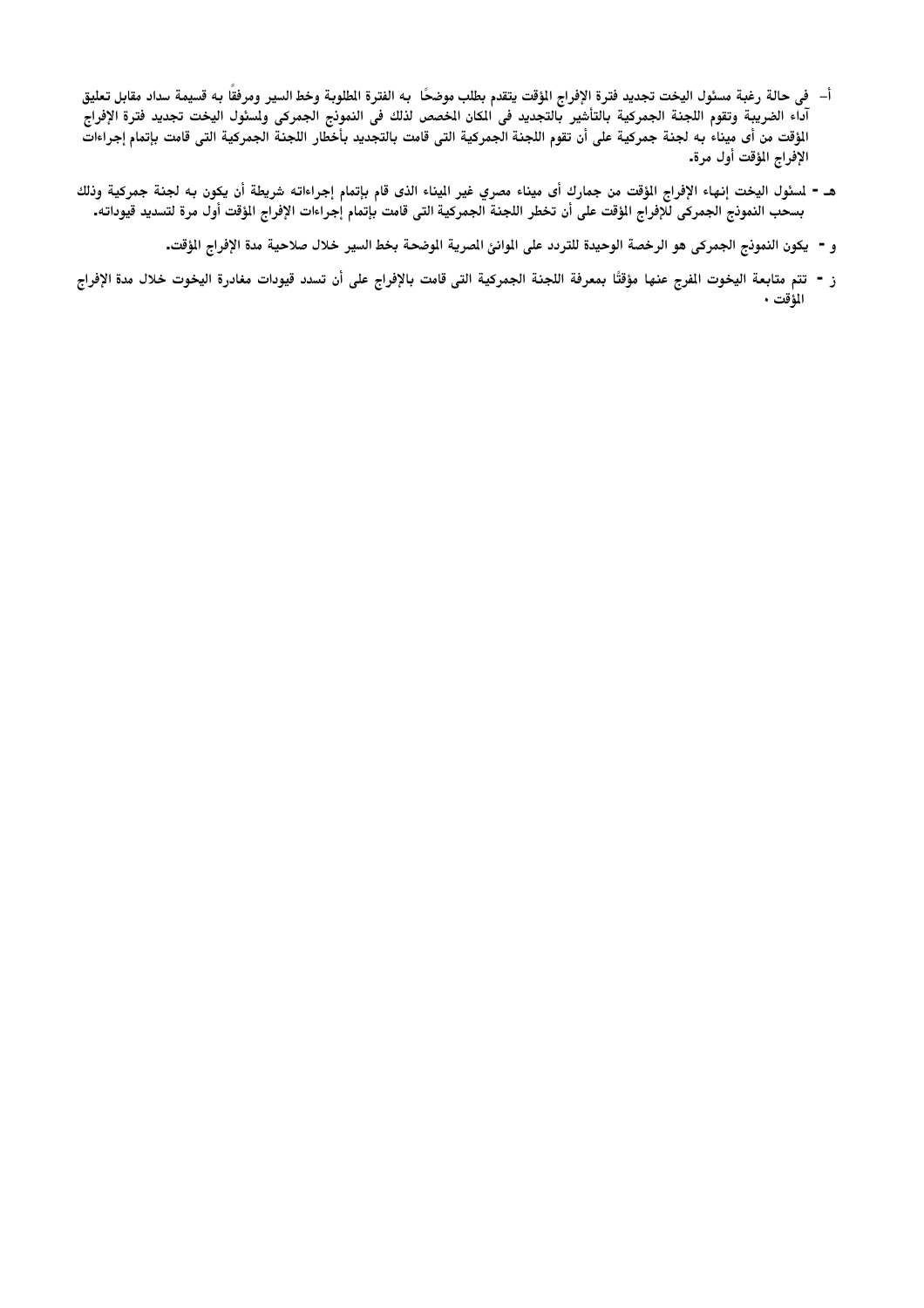## ٦/ أمراءات الأفرام المؤقت عن الحاويات يهوجب كشوف الاستخلاص : – أولًا : في هاله الإفرام عن الماويات بـضمان التوكيلات الملامية ومقاولهِ النـقل يـراعي الاتي :-

- إيداع خطاب ضمان مصرفي غير مشروط وغير قابل للإلغاء تكون قيمته حسب حجم العمل وبحيث لا يقل عن ١٠٠ ألف جنيه ( فقط مائه الف جنيه )  $(1)$ كحد أدنى بالإدارة المالية ( الكفالات ) بالإدارة المركزية الختصة ٠
- تقوم إدارة الكفالات الختصة بأخطار وحدة كشوف الاستخلاص بالجمارك التنفيذية بكشوف توضح أسماء التوكيلات اللاحية ومقاولى النقل الذين  $(7)$ أودعوا طرفها خطابات ضمان وقيمة هذه الضمانات •
- تقوم وحدات كشوف الاستخلاص باستخراج كشوف الاستخلاص موضح بها كافه بيانات الحاويات وارقامها واعتمادها بما يفيد وجود الضمان للإفراج  $(1)$ عن الحاويات الطلوب الإفراج عنها مؤقتاً بموجب طلب مقدم من التوكيل الملاحى او مقاولى النقل — فى حالة مقاولى النقل يرفق بالطلب موافقة التوكيل الملاحي •
	- تقوم النافذ الجمركية بإثبات دخول وخروج الحاويات بدفتر الحوادث والتأشير بذلك على كشوف الاستخلاص ٠  $(3)$
- تتولى وحدات كشوف الاستخلاص الخصم والاضافه على قوة خطابات الضمان وأخطار إدارة الكفالات الختصة فى حاله عدم إعادة الحاويات خلال الدة  $(0)$ المحددة لاتخاذ اللازم •
	- يراعي ان تكون مدة الإفراج عن هذه الحاويات لا تتعدى خمسه عشر يوماً  $(1)$
- **ثـّأفـيـأ** : «بالنسبة للحاويات الملوكة لأصحاب الشأن يلتزم التوكيل اللاحي بتوضيح ما يفيد ذلك بأذن التسليم ويتم الإفراج عنها بعد سداد الضرائب والرسوم وإذا رغب الستورد فى الإفراج الؤقت عنها لحين إعادة تصديرها فيقدم للجمارك احد الضمانات القبولة جمركياً للضرائب والرسوم الستحقة لحين إعادة الحاوية الى الدائر ة الجمر كية ٠

## ١/٧براءاتـ رد الضمانـاتـ على الصادراتـ تـحتـ نـظام الإفرام المؤقتـ

- أ بعد تمام أعادة تصدير الرسائل السابق الإفراج عنها برسم الإفراج المؤقت يقوم جمرك الصادر إخطار وحدة متابعة الإفراج الؤقت بإدارة الملقات ببيان الرسائل الممدرة السابق الإفراج عنها بنظام الإفراج المؤقت .
- ب تقوم إدارة العلقات بمقارنة ما تم الإفراج عنه بما تم تصديره وبعد التأكد من عمليات الطابقة وعدم وجود أى ملاحظات تحرر مذكرة بالتسوية ويؤشر على أقرار الوارد والصادر بتمام المراجعة والمطابقة ويتم السير في إجراءات رد الضمان.
	- ج ترسل البيانات الجمركية للمراجعة ثم إدارة حفظ البيانات وتسدد قيوداتها في سجل البيانات الجمركية.
- د تحتفظ إدارة الملقات بمذكرة التسوية لحين تقدم صاحب الشأن بطلب رد الضمانات حيث تتم إجراءات رد الضمان ، ويمكن في حالة ما إذا كانت الضمانات تعهدات من جهات معينة وتأخر أصحاب الشأن فى التقدم للتسوية خلال شهر من التصدير ولا توجد أية ملاحظات يتم تسوية البيانات بقسيمة سايره ويخطر أصحاب الشأن بذلك.
- هـ وفي حالة وجود ملاحظات أو فروق بين الوارد والصادر تحرر مذكرة بالفروق والضرائب والرسوم الستحقة ويخطر صاحب الشأن ولا يتم رد الضمان إلا بعد سداد الضرائب والرسوم الستحقة نتيجة هذا الاختلاف أو تقديم البررات القبولة جمركيا.
- و في حالة التصدير الجزئي تخطر إدارة العلقات الحسابات أو الكفالات حسب نوع الضمان بمقدار الضرائب والرسوم عن الجزء الذى تم تصديره لاتخاذ إجراءات خصم ما تم تصديره من الضمان.

## ٩/الإفرام المؤقت بـغرض التأجير أو العمل بـصفة مؤقتة داخل البـلاد

يكون تطبيق فئة الضريبة الجمركية القررة بالمادة ( ٨ ) من قانون تنظيم الإعفاءات الجمركية بالنسبة للأصناف المحددة بهذه المادة ، والتي يفرج عنها تحت نظام الإفراج المؤقت بغرض التأجير أو العمل بصفة مؤقتة داخل البلاد وفقاً لما يأتى :